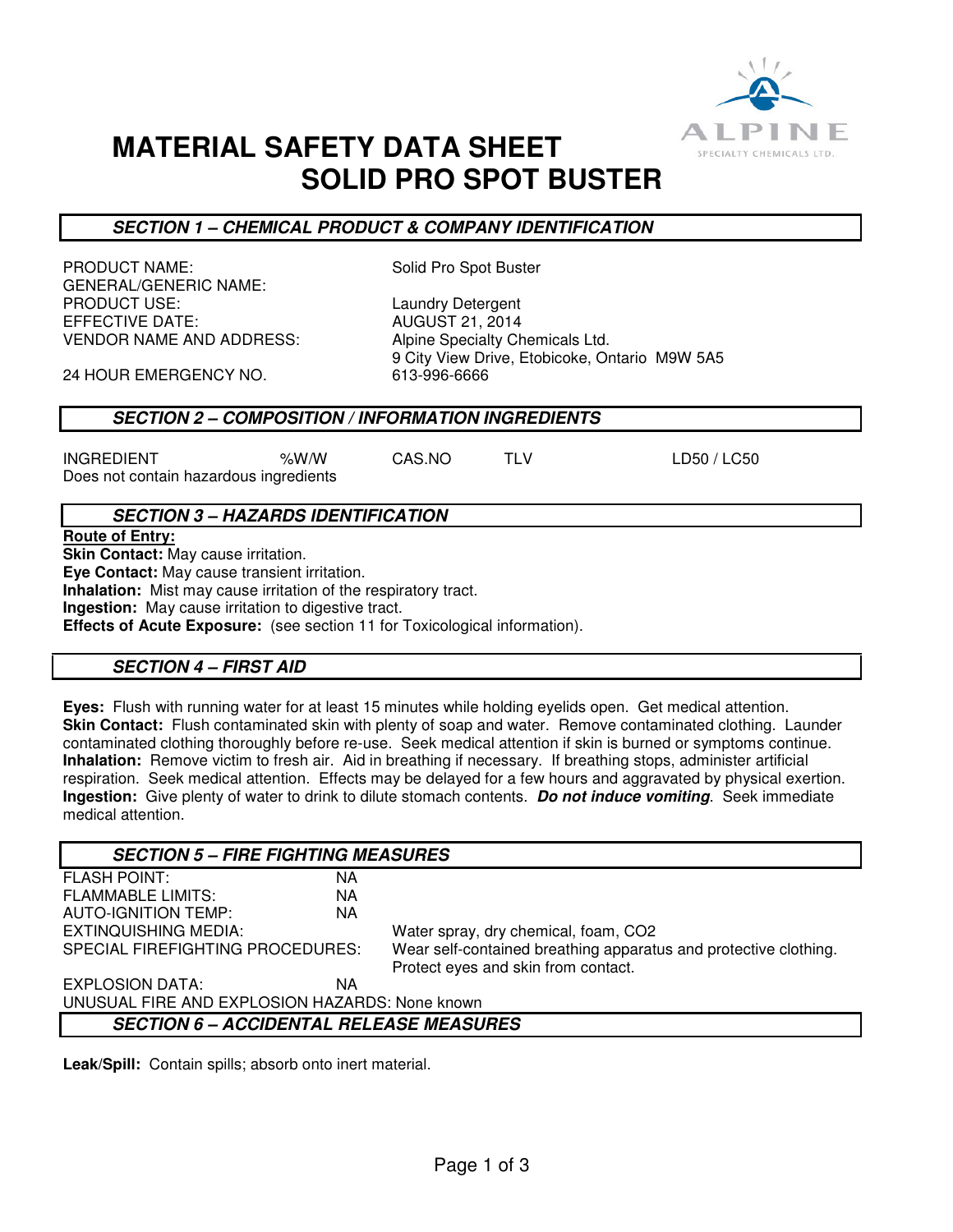# **MATERIAL SAFETY DATA SHEET SOLID PRO SPOT BUSTER**

## **SECTION 7 – HANDLING AND STORAGE**

**Handling Procedures**: Avoid all skin contact. Ventilate adequately, otherwise wear an appropriate breathing apparatus. Avoid contact with eyes, skin or clothing. . Keep container closed when not in use. **Storage Procedures**: Keep from freezing. Keep containers closed when not in use.

### **SECTION 8 – EXPOSURE CONTROLS**

**PROTECTIVE EQUIPMENT TO BE USED:**  RESPIRATORY PROTECTION: NA VENTILATION: General ventilation adequate. PROTECTIVE GLOVES:<br>
EYE PROTECTION: Safety glasses or goggles. Eve wash facility recor Safety glasses or goggles. Eye wash facility recommended. OTHER PROTECTIVE MEASURES: Wash thoroughly after handling. Launder contaminated clothing before reuse. Keep containers closed when not in use.

### **SECTION 9 – PHYSICAL PROPERTIES**

| <b>PHYSICAL STATE:</b>   | Solid          |
|--------------------------|----------------|
| APPEARANCE AND ODOUR:    | Off white, dry |
| SPECIFIC GRAVITY/DENSITY | $1.3 - 1.4$    |
| <b>VAPOUR PRESSURE:</b>  | NA             |
| <b>VAPOUR DENSITY:</b>   | ΝA             |
| PH (1% solution):        | 10.5           |
| <b>BOILING POINT:</b>    | NA             |
| <b>WATER SOLUBILITY:</b> | Complete       |
| <b>FREEZING POINT:</b>   | ΝA             |
|                          |                |

### **SECTION 10 – STABILITY AND REACTIVITY**

STABILITY: STABILITY:

INCOMPATIBILITY: Do not mix with strong acids, strong bases or reducing agents.

HAZARDOUS DECOMPOSITION PRODUCTS: Carbon monoxide

### **SECTION 11 – TOXICOLIGICAL INFORMATION**

| THRESHOLD LIMIT VALUE:                 |                        |        |  |  |
|----------------------------------------|------------------------|--------|--|--|
| <b>EFFECTS OF ACCUTE EXPOSURE:</b>     |                        |        |  |  |
| <b>SKIN CONTACT:</b>                   | May cause irritation.  |        |  |  |
| <b>EYE CONTACT:</b>                    | May cause irritation.  |        |  |  |
| INHALATION:                            | NA.                    |        |  |  |
| INGESTION:                             | Will cause irritation. |        |  |  |
| EFFECT OF CHRONIC EXPOSURE: None known |                        |        |  |  |
| <b>IRRITANCY OF PRODUCT:</b>           |                        | Slight |  |  |
| CARCINOGENICITY:                       |                        | ND     |  |  |
| SENSITIZATION TO MATERIAL:             |                        | ND     |  |  |
| <b>REPRODUCTION TOXICITY:</b>          |                        | ND     |  |  |
| TERATOGENTICITY:                       |                        | ND     |  |  |
| MUTAGENICITY:                          |                        | ND     |  |  |

## **SECTION 12 – ECOLOLGICAL CONSIDERATION**

## **SECTION 13 – DISPOSAL CONSIDERATIONS**

**Waste Disposal:** In accordance with federal, provincial or local government requirements.